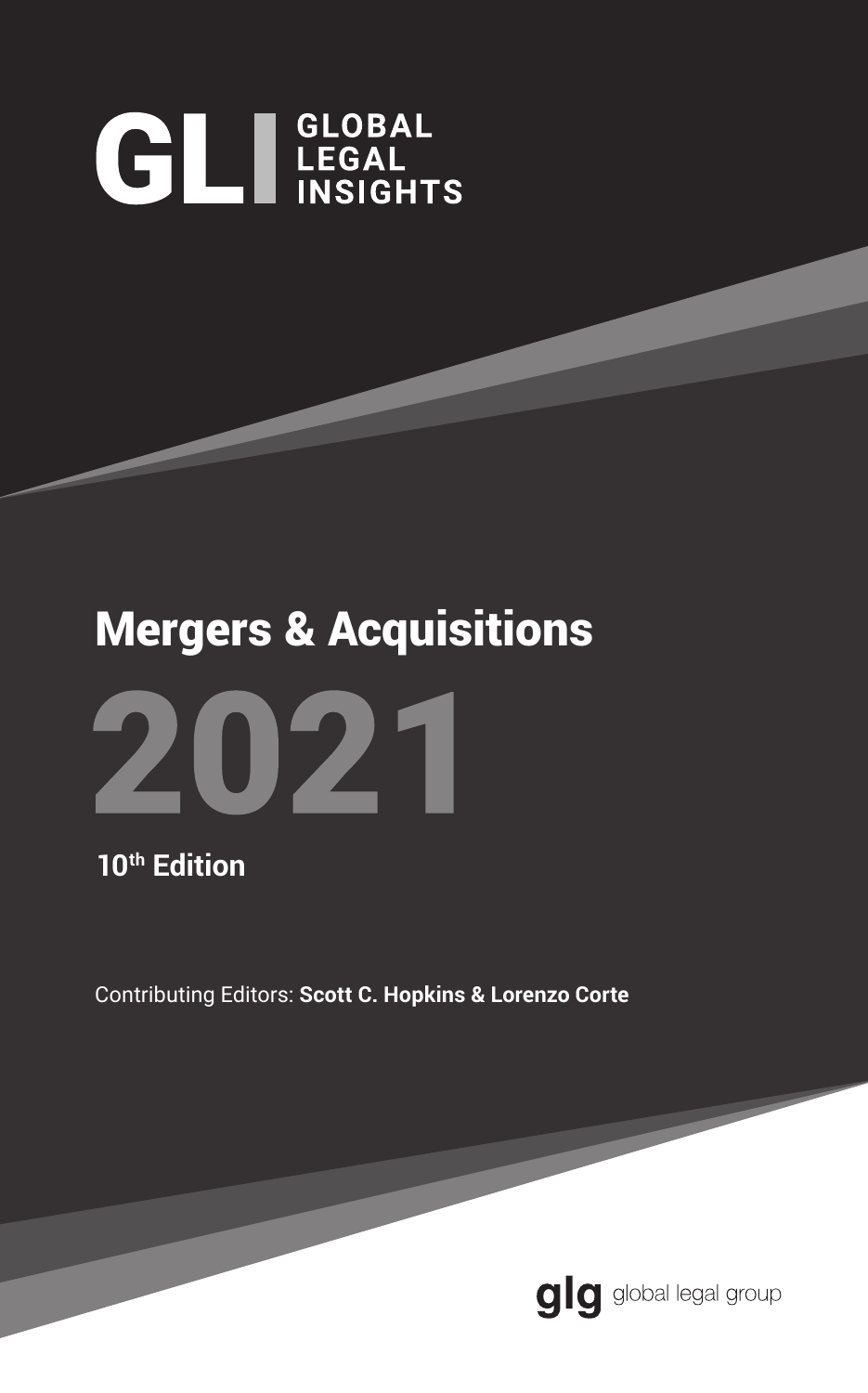#### **CONTENTS**

| Preface                      | Scott C. Hopkins & Lorenzo Corte, Skadden, Arps, Slate, Meagher & Flom (UK) LLP             |              |
|------------------------------|---------------------------------------------------------------------------------------------|--------------|
| <b>Jurisdiction chapters</b> |                                                                                             |              |
| <b>Belgium</b>               | Luc Wynant, Koen Hoornaert & Jeroen Mues, Van Olmen & Wynant                                | $\mathbf{1}$ |
| Canada                       | Valerie C. Mann, Lawson Lundell LLP                                                         | 9            |
| Germany                      | Norman Wasse & Lisa Schickling, McDermott Will & Emery                                      | 16           |
| India                        | Sumes Dewan, Lex Favios                                                                     | 26           |
| <b>Indonesia</b>             | Eric Pratama Santoso & Barli Darsyah,<br>Indrawan Darsyah Santoso, Attorneys at Law         | 33           |
| <b>Ireland</b>               | Alan Fuller & Joseph O'Rourke, McCann FitzGerald                                            | 46           |
| <b>Italy</b>                 | Marco Gubitosi, Legance – Avvocati Associati                                                | 57           |
| Japan                        | Yohsuke Higashi & Ryo Chikasawa, Mori Hamada & Matsumoto                                    | 71           |
| Luxembourg                   | Marcus Peter & Irina Stoliarova, GSK Stockmann                                              | 82           |
| <b>Morocco</b>               | Kamal Habachi, Salima Bakouchi & Chaymae Bourezgui,<br>Bakouchi & Habachi - HB Law Firm LLP | 88           |
| <b>Norway</b>                | Ole K. Aabø-Evensen, Aabø-Evensen & Co Advokatfirma                                         | 99           |
| Saudi Arabia                 | Abdulrahman Hammad & Samy Elsheikh,<br>Hammad & Al-Mehdar Law Firm                          | 117          |
| Spain                        | Ferran Escayola & Ferran Ribera, J&A Garrigues, S.L.P.                                      | 123          |
| <b>Switzerland</b>           | Dr. Mariel Hoch & Dr. Christoph Neeracher, Bär & Karrer AG                                  | 132          |
| <b>Taiwan</b>                | James Huang & Eddie Hsiung, Lee and Li, Attorneys-at-Law                                    | 136          |
| <b>Turkey</b>                | Berk Çektir & Uğur Karacabey, Cektir Law Firm                                               | 141          |
|                              | United Kingdom Michal Berkner, Claire Keast-Butler & James Foster, Cooley (UK) LLP          | 149          |

#### **Digital edition chapter**

| <b>Expert analysis</b> | Addressing ESG Considerations in the M&A Context          |     |
|------------------------|-----------------------------------------------------------|-----|
| chapter                | Geoffrey P. Burgess, Andrew M. Levine & Patricia Volhard, |     |
|                        | Debevoise & Plimpton LLP                                  | 165 |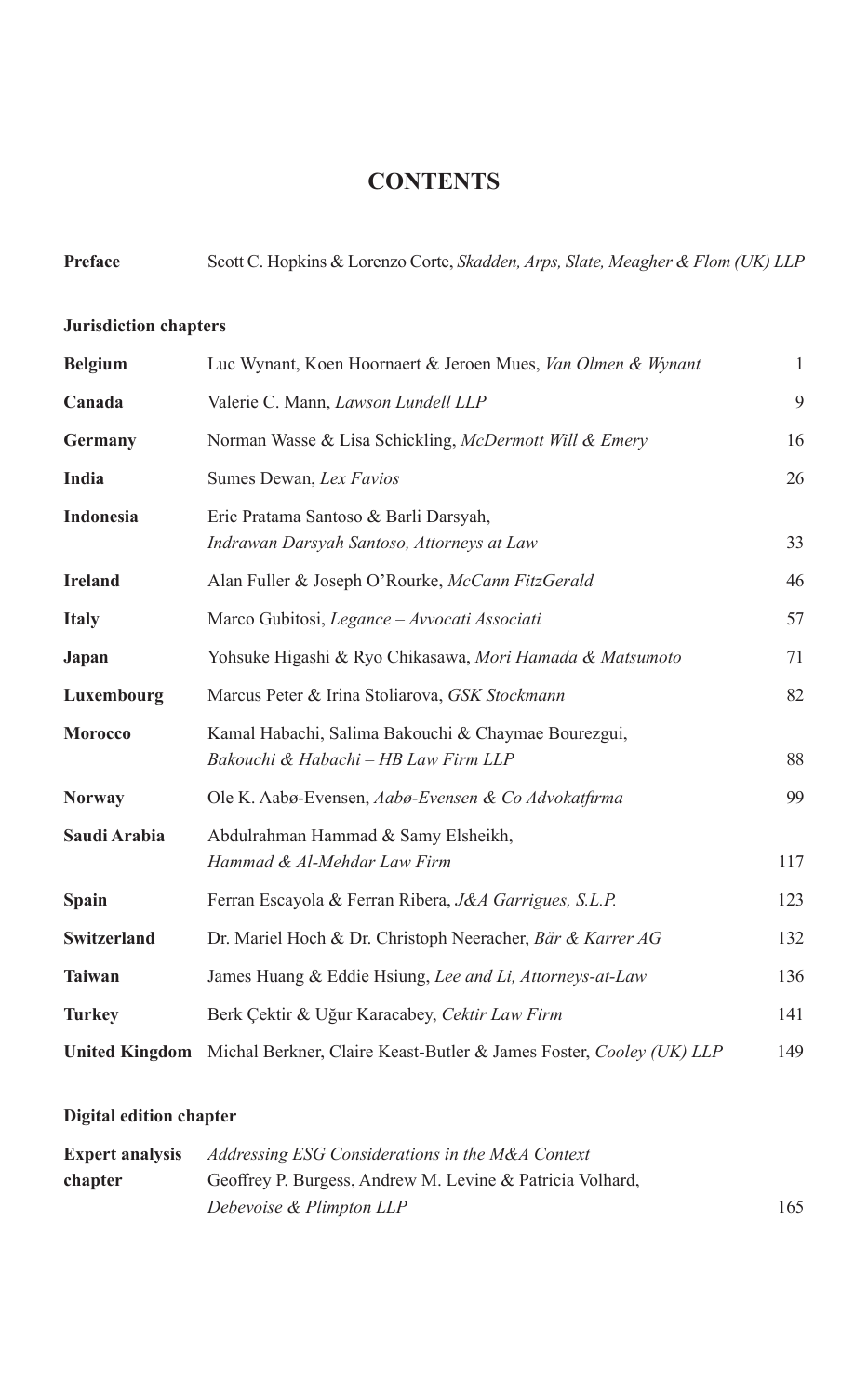## Addressing ESG Considerations in the M&A Context

#### Geoffrey P. Burgess, Andrew M. Levine & Patricia Volhard Debevoise & Plimpton LLP

#### **Introduction**

Environmental, Social and Governance ("**ESG**") considerations have come to the forefront of many aspects of modern commercial life, including mergers and acquisitions, and other corporate transactions. Taken together, ESG covers an extraordinarily broad scope, including but not limited to:

- **Environmental**: climate change and greenhouse gas emissions; energy efficiency; resource depletion, including water; hazardous waste; deforestation; and air, land and water pollution and waste management.
- **Social**: human rights; working conditions, including slavery and child labour; local and indigenous communities; conflict; health and safety; employee relations; and equality and diversity.
- Governance: bribery and corruption; tax; transparency; executive pay; political lobbying and donations; shareholder rights; board independence, diversity and structure; and ESG governance framework, including supply chain management and customer engagement.

Although individual elements of the "E", "S" and "G" have been present for decades, companies and their business development teams are now looking more at these matters in the round, with the dual aims of building sustainable businesses and managing risks. The ongoing COVID-19 pandemic and increasing manifestations of climate change have coincided to put in stark relief the importance of a sustainable global economy. Accordingly, national and international regulators have increased their focus on ESG considerations, and related initiatives in the private sector – particularly among institutional investors – have proliferated.

Regulation has grown on multiple fronts, including new affirmative diligence and disclosure requirements. Purchasers in M&A transactions should be mindful of both as they will be required to follow mandatory diligence procedures and, in control transactions, to report on the operations of newly acquired businesses.

This chapter focuses on current legal developments and market practice affecting ESG due diligence in M&A transactions. It begins by discussing new ESG diligence requirements in selected markets, then highlights certain risk management concerns, addresses benefits for businesses of robust ESG diligence, and concludes with a brief consideration of ESG metrics. As this is a limited survey in a rapidly evolving area, there are now and surely will soon be other national and super-national legislation that implicate these areas.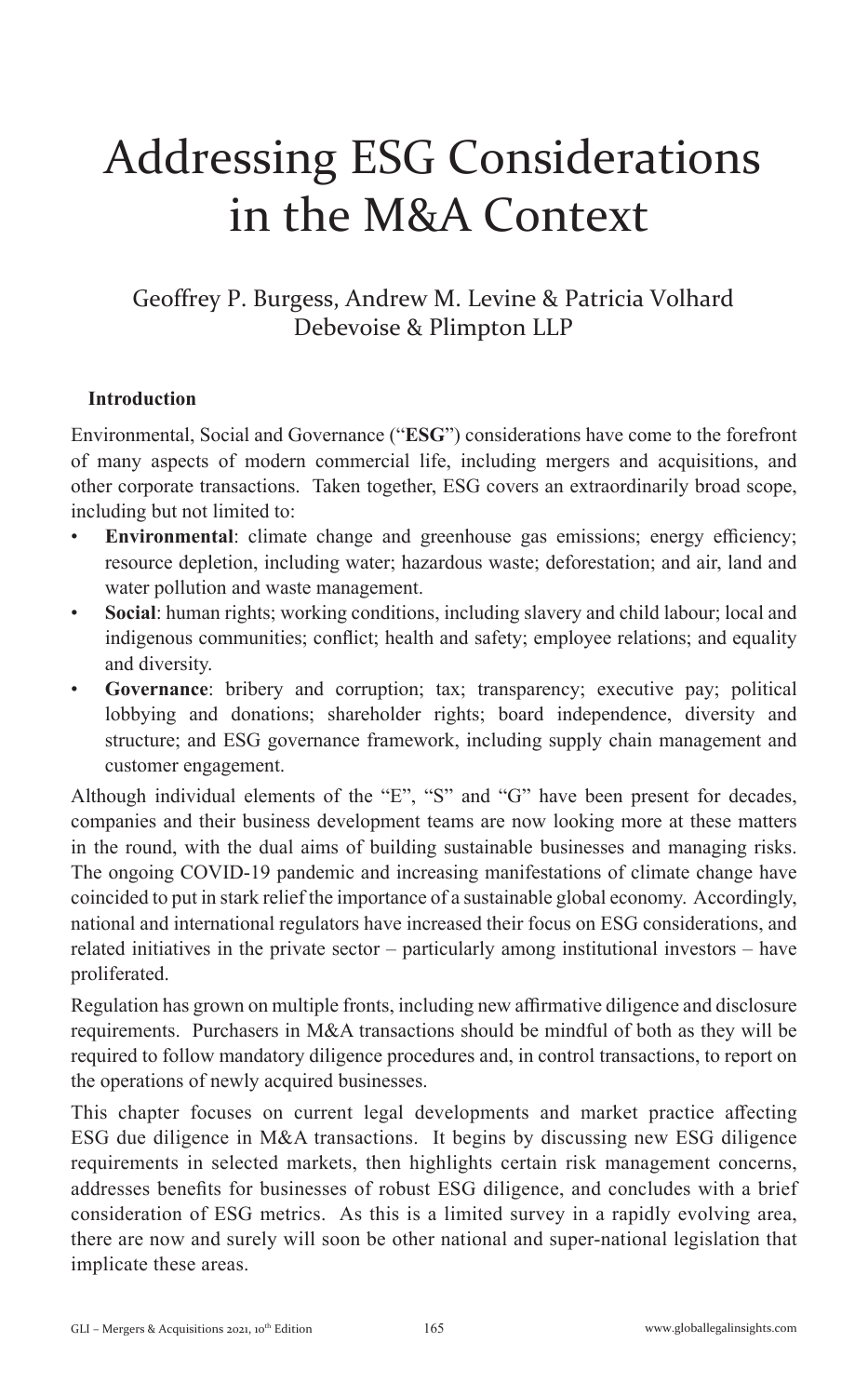#### **ESG: legislative and judicial action**

ESG regulations affecting buyers conducting due diligence

#### *Europe*

#### **European Union Mandatory Human Rights Due Diligence legislation ("MHRDD")**

**Overview.** In April 2020, the European Commissioner for Justice, Didier Reynders, announced that the European Commission would commit to introducing rules for mandatory environmental and human rights due diligence.<sup>1</sup> In the latest step in the development of that law, on 10 March 2021, the European Parliament adopted a report of the Committee for Legal Affairs regarding "Mandatory Human Rights, Environmental and Good Governance Due Diligence". That report offered the European Commission several recommendations regarding corporate due diligence and accountability involving adverse human rights, environmental and governance impacts for companies domiciled or operating in the EU.<sup>2</sup> Additionally, the report contains a draft version of the new directive on MHRDD that sets out provisions for a future EU-wide regulation.

The report recommends requiring that EU Member States enact this into national law and provide for sanctions and civil liability regimes for non-compliance by any enterprises domiciled or operating in Member States, which would include foreign companies doing business in the EU and EU subsidiaries of non-EU undertakings.

These requirements will apply to all business relationships in the global supply chain, not just the first tier, which contrasts with Germany's new due diligence law, as noted below.<sup>3</sup>

**Primary objectives.** The draft MHRDD directive outlines the following primary objectives: (*i*) to prevent and mitigate potential or actual adverse impact on human rights, the environment and good governance in the value chain; (*ii*) to ensure that companies can be held accountable for such impact; and (*iii*) to provide anyone who has suffered harm caused by businesses' activities effective remedies in accordance with national law.4

**Applicability.** The draft directive would apply to: (*i*) all large companies (this currently remains undefined); (*ii*) publicly listed small and medium-sized businesses; (*iii*) highrisk small and medium businesses; and (*iv*) companies providing financial services and products.<sup>5</sup>

**Effects.** The draft MHRDD directive explains that due diligence will involve a "risk-based monitoring methodology that takes into account the likelihood, severity and urgency of potential or actual impacts on human rights, the environment or good governance, the nature and context of their operations, including geographic, and whether their operations and business relationships cause or contribute to or are directly linked to any of those potential or actual adverse impact". Such due diligence is an ongoing exercise that requires calibrating efforts in light of the available means, with proportionality as a guiding principle.<sup>6</sup> Further detail is expected in national implementing legislation.

Businesses will be obliged to produce a statement in which they publicly communicate their due diligence strategy. This must be reviewed annually by businesses, and national authorities will be designated to ensure implementation of the obligations.7

Companies will be forced to get to know the details and actors within their supply chains to understand where they may be at risk in the areas of: (*i*) human rights (*e.g.*, charters and conventions relating to social rights, trade union activities and investment chains); (*ii*) environment (*e.g.*, the impact on climate change, deforestation, water quality, use of sustainable resources, biodiversity and ecosystems); and (*iii*) good governance (*e.g.*, bribery, anti-money laundering and tax compliance issues).8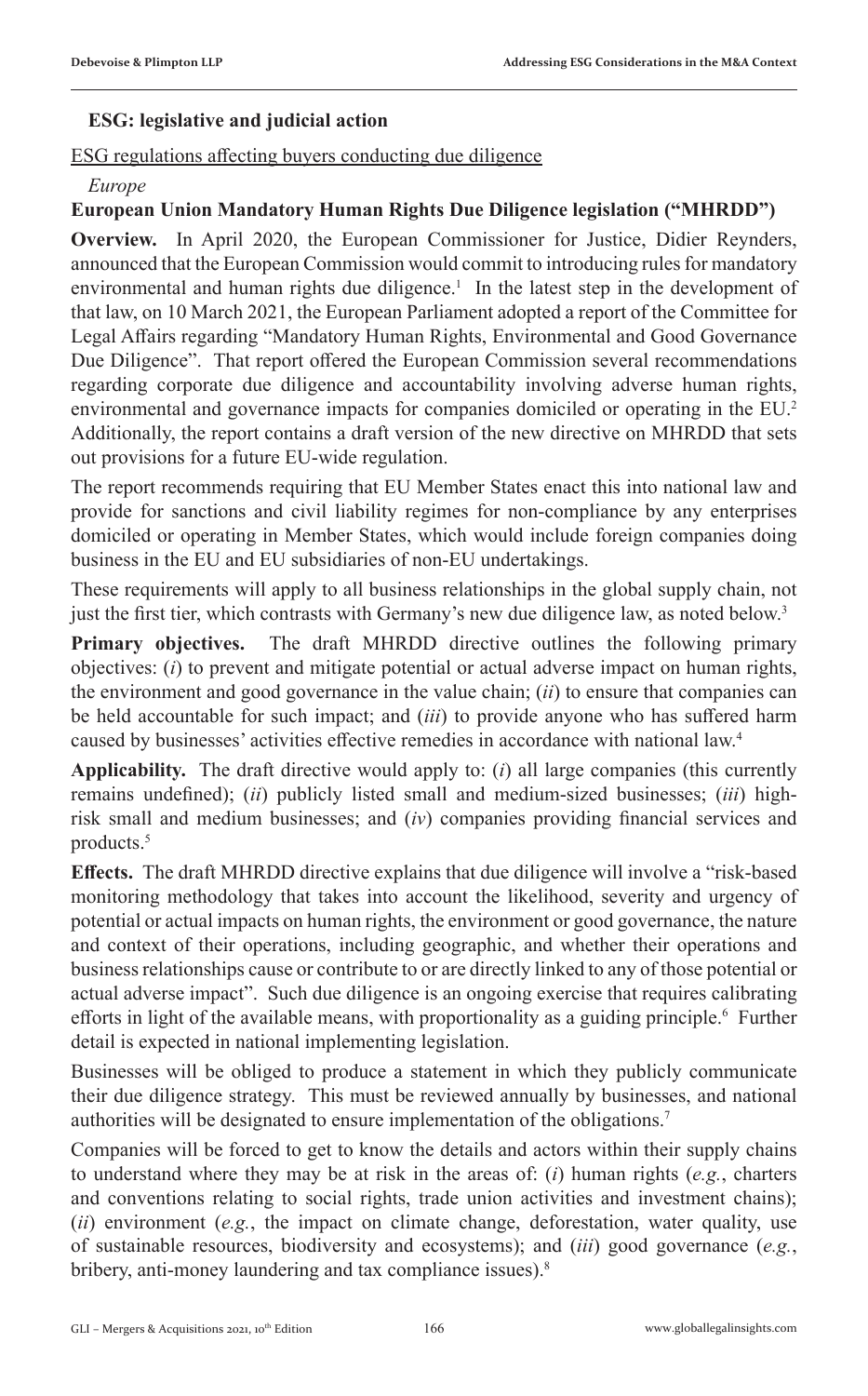**Civil liability.** This proposed legislation is notable because companies will be held liable in accordance with national law for any violations arising out of adverse impacts on human rights, the environment and governance that either they or the subsidiaries under their control have caused or contributed to by acts or omissions.<sup>9</sup> It remains to be seen whether the entire spectrum of stakeholders (as such term is used in the draft directive) will be afforded standing to bring claims under national liability regimes.

The result of such potential liability is that companies will no longer be able to protect themselves or investors from potential liability by simply performing basic due diligence.<sup>10</sup> Consequently, a need to expand ESG-related processes within companies or other investors, including private equity firms, is likely to arise in order to address the entire framework proposed by the EU, for those with any business relationships with or within the EU.<sup>11</sup>

**Areas of consideration.** This is a preliminary draft of the legislation and is still subject to change. However, certain key principles have been part of the concept since its inception, including the breadth of the law. The Commission still needs to make a judgment as to how to hold companies liable for harm by means of private actions, while at the same time ensuring an acceptable degree of legal certainty. Furthermore, as discussed above, the Commission will be relying on national systems to enact liability; it therefore may encounter difficulties in ensuring consistency across national regimes.<sup>12</sup>

It is expected that companies will incur administrative and financial burdens in connection with changes required to implement the obligations imposed by MHRDD, including engaging with potentially different tools to understand and track their value chains, though these measures are by and large directly proportionate to the level of risk contained in their value chains.

#### **Other European due diligence regulations**

*French vigilance law*

In 2017, France introduced into law a duty of vigilance requiring businesses to design, implement and publish a vigilance plan that includes due diligence measures to identify risks and forestall serious infringements of or harm to human rights and fundamental freedoms, personal health and safety and the environment.

In practice, the targeted companies are required to implement the following vigilance measures:

- risk mapping to identify, analyse and rank those risks;
- due diligence on all subsidiaries, subcontractors or suppliers with which a commercial relationship is established;
- appropriate actions to mitigate risks or prevent serious harm;
- the creation of a system to ensure alerts are raised over risks that eventuate; and
- a system to control the implementation of the above measures.

The law applies to any company having its head office in France that, at the end of two consecutive financial years, employs at least 5,000 employees by itself and in its direct or indirect subsidiaries whose head offices are also located in France, as well as to any company having its head office in France and employing at least 10,000 employees itself or in its direct or indirect subsidiaries regardless of where their head offices are located.

The law therefore does not apply to parent companies governed by foreign law, since the text is included within the chapter of the French Commercial Code regarding jointstock companies (*sociétés anonymes*) and also applies to simplified joint-stock companies (*sociétés par actions simplifiées*) governed by French law. However, it would also apply to their French subsidiaries that reach the relevant threshold. 13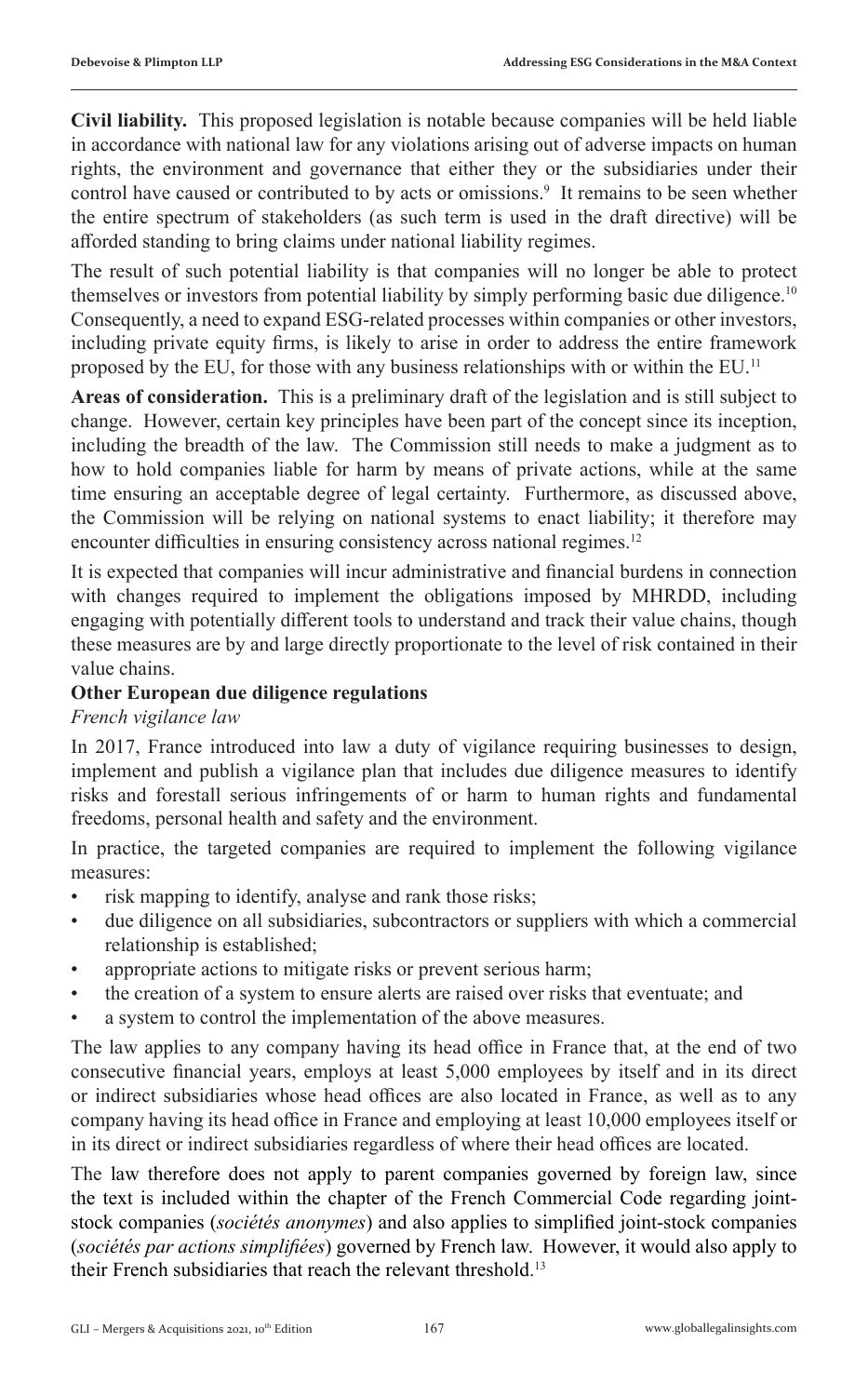A recent judicial challenge was filed under the vigilance law – brought by 11 NGOs against the supermarket chain Casino Group – alleging that it caused environmental and human rights abuses through involvement in the cattle industry in Brazil and Columbia.<sup>14</sup>

#### *Germany Act on Corporate Due Diligence in Supply Chains*

This draft human rights due diligence regulation aims to implement the 2016 "National Action Plan for Business and Human Rights in the Federal Republic of Germany", which requires companies to appropriately identify, address and report on human rights risks in their supply and value chains, with reference to their size, sector and role within the supply chain, and enable persons to notify relevant risks and infringements by means of a complaints procedure or grievance mechanism. The basis of the Action Plan and the new national requirements is the due diligence standard of the 2011 UN Guiding Principles on Business and Human Rights.

This Act applies not only to companies with their registered office or principal place of business in Germany, but also to foreign companies that have a branch office in Germany and, in general, have at least 3,000 employees in Germany (not taking into account employees seconded to a foreign country).

The Act will come into force on 1 January 2023, giving companies a transitional period to prepare for their new supply chain due diligence obligations by revising existing compliance management systems, establishing new processes and training employees accordingly. In particular, it will apply to partnerships and corporations employing more than 3,000 employees domiciled in Germany from 2023 and then smaller business with more than 1,000 employees from 2024.15

#### *The Dutch Child Labour Due Diligence Act (the "Child Labour Due Diligence Law")*

The Child Labour Due Diligence Law applies to all companies that sell or supply goods or services to Dutch consumers, no matter where the company is based or registered, with no exemptions for legal form or size. Companies that fail to exercise child labour due diligence are subject to potential financial and legal enforcement actions, including multiple years of imprisonment. The Dutch government is currently developing implementing orders.<sup>16</sup>

The proposed Bill on Responsible and Sustainable International Business Conduct, tabled in March 2021, could repeal the Child Labour Due Diligence Law. This new bill would establish a duty of care for companies registered in The Netherlands or that sell products or provide services in the Dutch market to prevent and mitigate adverse human rights and environmental impacts along their value chains and, where necessary, to enable remediation.

The bill stipulates that companies engaging in activities outside The Netherlands and exceeding at least two of the following criteria – 250 employees, a total balance sheet of more than  $\epsilon$ 20 million, and net revenues of more than  $\epsilon$ 40 million – would be subject to a due diligence obligation modelled along the lines of the six-step framework contained in the OECD's "Due Diligence Guidance for Responsible Business Conduct Guidelines".17 The companies meeting the above criteria would be required to develop a policy commitment, draw up an action plan, monitor progress and annually report.

Additionally, the bill foresees administrative, civil and criminal liability. As far as enforcement is concerned, an independent public regulator would be empowered to issue binding instructions and impose financial sanctions but also to offer positive guidance.<sup>18</sup> However, because the proposing parties lost power in the March 2021 Dutch elections, the next steps for the bill remain uncertain.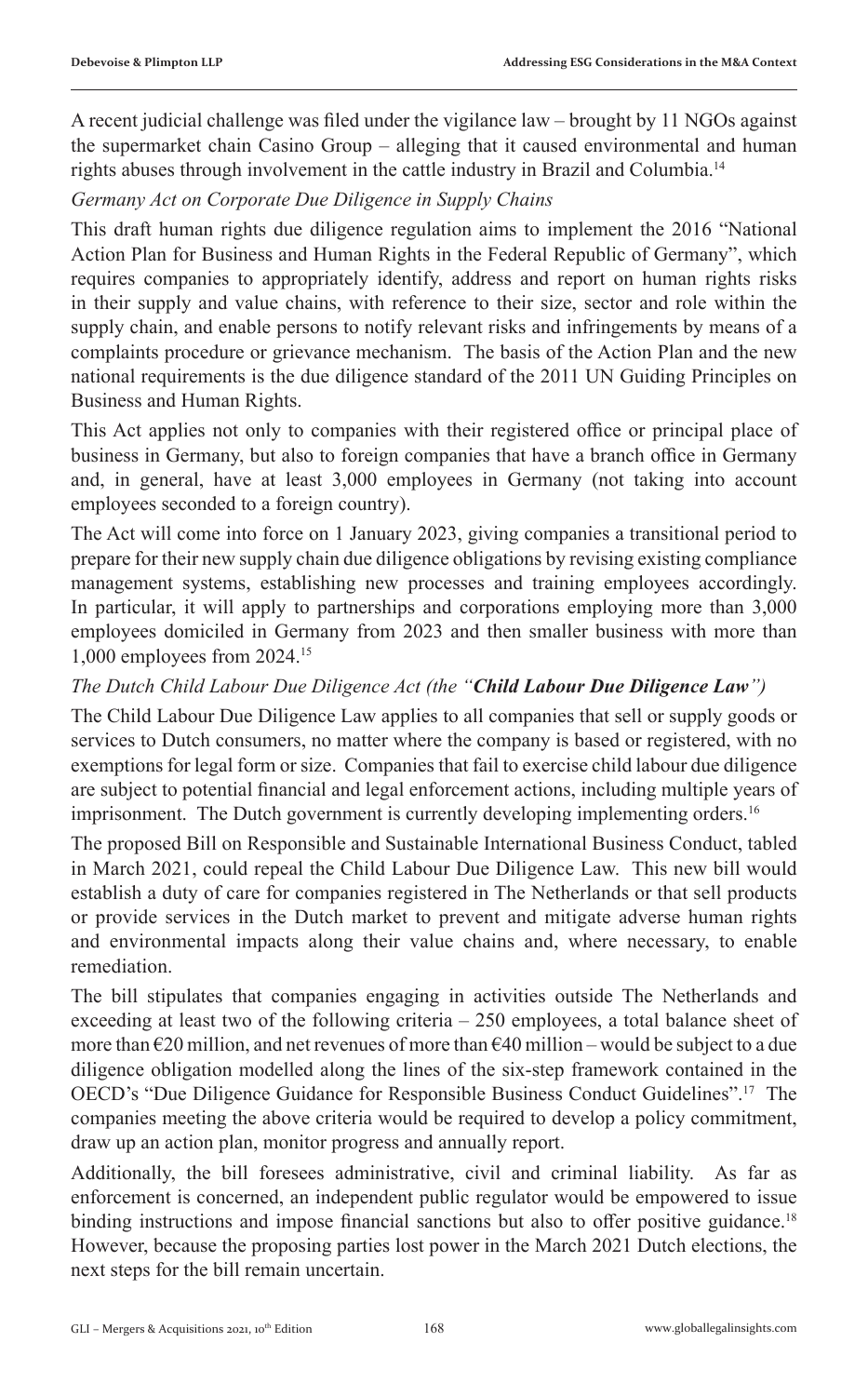#### *United Kingdom*

Post-Brexit, it is currently unclear whether the UK will implement the EU's MHRDD. However, developments in this area are expected given the increasing focus on sustainable, stakeholder-oriented initiatives by the Johnson government.

A good example of this is the Environment Bill, a proposed vehicle for delivering the UK government's 25-year environmental plan. It sounds out the UK government's targets that will translate into obligations for private entities. Proposed amendments to the bill include mandatory environmental and human rights due diligence obligations, and royal assent is expected later this year, following a number of delays.<sup>19</sup>

#### *United States*

#### **Dodd-Frank Act section 1502**

Section 1502 of the Dodd-Frank Act – implemented as a rule by the U.S. Securities and Exchange Commission (the "**SEC**") in 2012 – requires all publicly-listed companies to disclose their use of tantalum, tin, gold or tungsten sourced from the Democratic Republic of the Congo and its neighbours, if "necessary to the functionality or production" of a product manufactured or contracted to be manufactured by the company.20 While companies are not required or even encouraged to stop sourcing from the region, they must disclose due diligence efforts – including tracing and auditing – and other steps taken to ensure their purchasing is not funding armed groups or human rights abuses and to address identified risks.<sup>21</sup>

Under the rule, a company that uses any of the designated minerals must conduct a reasonable "country of origin" inquiry, performed in good faith and reasonably designed to determine the source of the material.<sup>22</sup> If the company either knows the mineral did not originate in the covered countries or has no reason to believe the minerals may have originated in the covered countries, then the company must disclose this determination along with a description of its inquiry.23 If, on the other hand, the company knows or has reason to believe that the minerals may have originated in the covered countries, the company must undertake due diligence on the source and file a "Conflict Minerals Report" outlining the chain of custody of the mineral.<sup>24</sup> Both determinations must be made publicly available on the company's website.25

#### **2010 California Transparency in Supply Chains Act**

The California Transparency in Supply Chains Act (the "**Supply Chains Act**") became effective in January 2012, making it the first supply chain disclosure act focused on consumers in the United States.26 The Supply Chains Act requires all retailers and manufacturers doing business in California "and having annual worldwide gross receipts that exceed one hundred billion dollars" to disclose "efforts to eradicate slavery and human trafficking from its direct supply chain for tangible goods offered for sale".<sup>27</sup>

More specifically, the disclosure must outline to what extent, if any, the retailer or manufacturer: (*i*) verifies, evaluates and addresses the risks of human trafficking and slavery in its product supply chain; (*ii*) audits suppliers to ensure compliance with company standards; (*iii*) requires direct suppliers to certify that the supply chains for all constituent parts comply with human trafficking prohibitions enshrined in domestic law where the part is produced; (*iv*) maintains internal accountability standards and procedures in case of violation; and (*v*) trains employees and managers with direct responsibility for supply chain management.28 At a minimum, the Supply Chains Act requires disclosure on the company's website "with a conspicuous and easily understood link" or written disclosure within 30 days of having received a request for disclosure from a consumer.<sup>29</sup>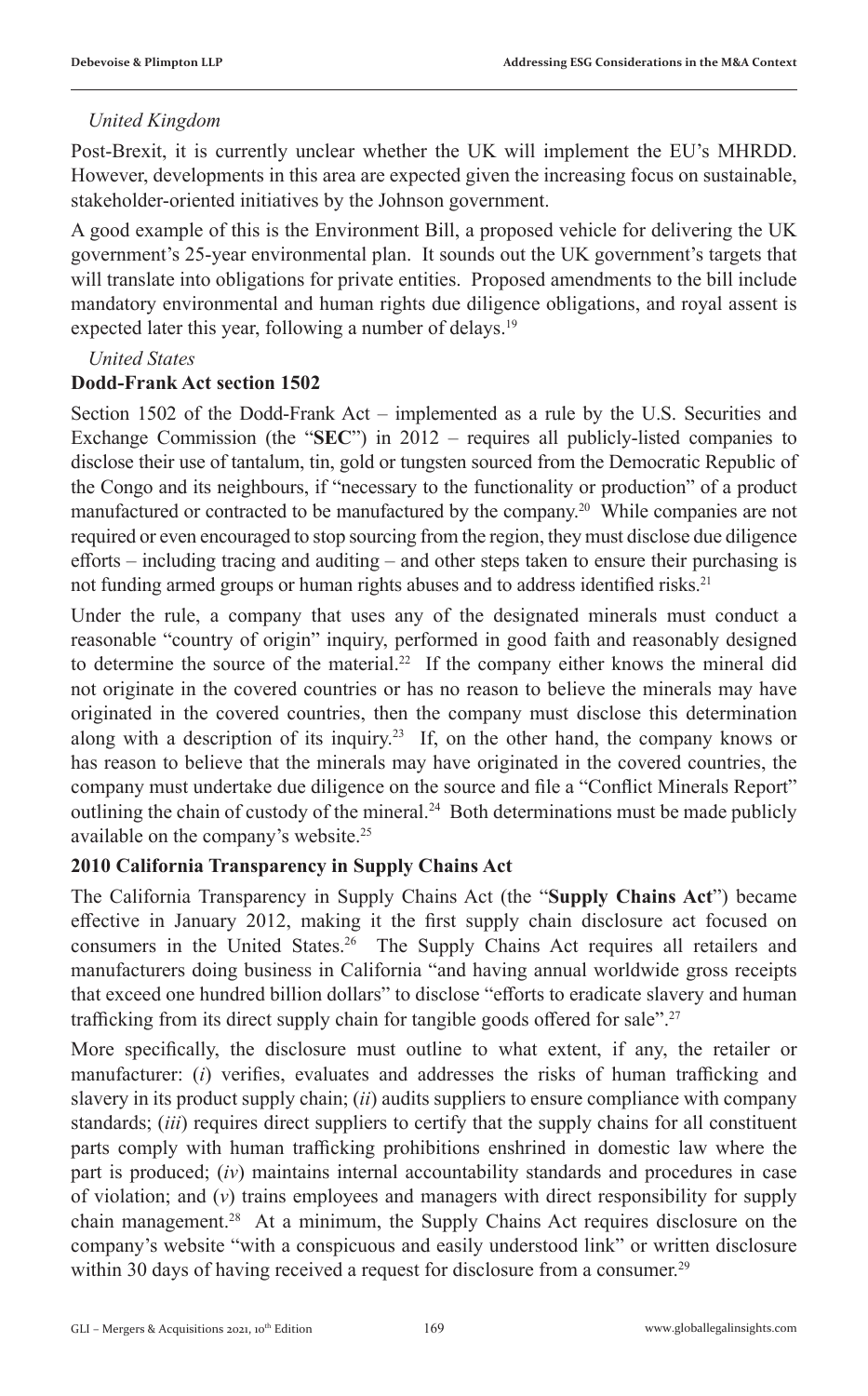With this focus on disclosure, the Supply Chains Act is intended to provide consumers with the information they need to be "able to force the eradication of slavery and trafficking by way of their purchasing decisions", *i.e.*, to reward companies with stronger practices and penalise those that fail to effectively monitor their supply chains.30 Like other reporting statutes, the Supply Chains Act does not require that companies take steps to monitor their supply chains or eradicate forced labour, and it fails to outline what effective monitoring looks like or what adequate due diligence would entail. Thus, a company that states that it takes no efforts in any of the required reporting areas is still in compliance with the Supply Chains Act.

The Supply Chains Act also does not create a private right of action but instead provides that the exclusive remedy for violation "shall be an action brought by the Attorney General for injunctive relief".<sup>31</sup> However, some consumers and their attorneys have begun to bring cases under California consumer protection statutes focused on unfair competition and false advertising.32

ESG regulations mandating ESG disclosure

*Europe*

#### **Non-Financial Reporting Directive**

In 2014, the EU adopted the Non-Financial Reporting Directive (the "**NFRD**"), which requires large public interest entities to report on ESG information from 2018 onwards.<sup>33</sup> Large public interest entities include EU listed companies, banks, insurance companies and undertakings designated by EU Member States as public interest entities, subject to the threshold that the entity has more than 500 employees and a balance sheet of more than  $\epsilon$ 20 million or net turnover of more than €40 million.

The NFRD aims to create greater transparency in relation to entities of a certain size across all sectors in all EU Member States, ensuring that investors and civil society organisations have adequate access to non-financial information. In particular, this directive identifies four sustainability issues: social responsibility and treatment of employees; respect for human rights; anti-corruption and bribery; and diversity on company boards. Entities in scope must disclose information about business models, policies, outcomes, risks and key performance indicators relevant to their business. The NFRD leaves flexibility in relation to the reporting standard and does not impose detailed disclosure requirements. Regarding climate change disclosure, the NFRD applies the recommendations of the Taskforce on Climate-Related Financial Disclosure (the "**TCFD**").

Following public consultations, commentators identified several deficiencies relating to the NFRD's implementation, finding that the disclosures have not led to relevant public information on the impact of non-financial issues on companies or the other way around, and caused companies to incur unnecessary costs.<sup>34</sup>

In April 2021, the Commission adopted a proposal to amend the NFRD known as the Corporate Sustainability Reporting Directive (the"**CSRD**").<sup>35</sup> The CSRD is a new sustainability reporting framework that extends the NFRD's scope to all EU "large" companies (that meet two of the following criteria: balance sheet greater than  $E20$ million; net turnover greater than  $\epsilon$ 40 million; or more than 250 employees) and all EU listed companies (including SMEs, but excluding micro-enterprises). It also introduces more detailed reporting requirements in accordance with the EU sustainability reporting standards (detailed in the following section). Depending on the CSRD's passage through the EU legislative process, it will apply at the earliest to financial years beginning on or after 1 January 2023.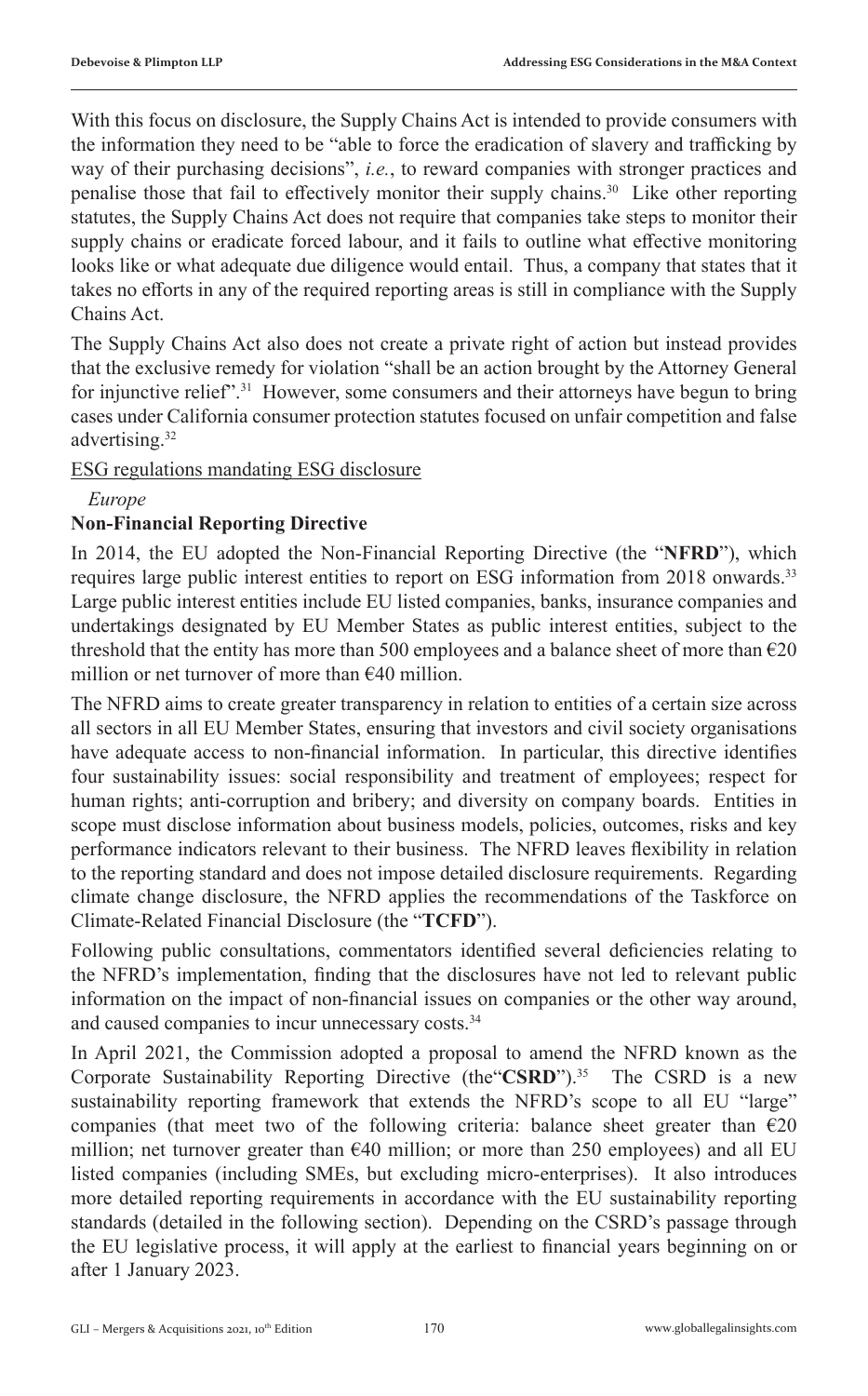#### **Disclosure Regulation and Taxonomy Regulation**

In December 2019, the Sustainable Finance Disclosure Regulation (the "**SFDR**") entered into force, requiring all EU financial market participants and financial advisors (including non-EU firms marketing in the EU) to make ESG disclosures in relation to their financial products, sustainability risks, and adverse sustainability impacts, in their investment processes.<sup>36</sup> The level of disclosure and obligations depends on the level of integration of ESG considerations within the financial product. Products promoting environmental or social characteristics and products having sustainable investments as their objective are subject to pre-contractual and ongoing disclosures on sustainability indicators used to monitor performance. The SFDR became applicable, in most part, from March 2021.

Alongside the SFDR, the European Union adopted the Taxonomy Regulation, to apply from 1 January 2022.37 The Taxonomy Regulation puts forward a common set of technical screening criteria to test and measure to what extent an economic activity qualifies as environmentally sustainable. It applies where financial market participants make available products that promote environmental characteristics or products that have sustainable investment as an objective. The Taxonomy Regulation (and associated technical screening criteria) initially focuses on climate change issues, with the Taxonomy Regulation applying on 1 January 2022 in respect of the two climate change objectives and on 1 January 2023 for the other environmental objectives.

Combined with the SFDR, the Taxonomy Regulation ensures that investors investing in financial products in scope will obtain adequate information about the alignment of their portfolios to the Taxonomy. Moreover, combined with the NFRD (and the CSRD, when implemented), the Taxonomy Regulation ensures that companies falling under the scope of the NFRD disclose information about a company's Taxonomy-aligned economic activities.

The European Union has also adopted the Low Carbon Benchmark Regulation, which seeks to ensure that low-carbon benchmarks comply with a standard methodology to limit the possibility of presenting outcomes without a proper basis (otherwise known as "greenwashing").<sup>38</sup>

#### *United Kingdom*

#### **UK Modern Slavery Act 2015 (the "MSA")**

The UK implemented the MSA in 2015, one of the first global modern slavery regulations. The MSA requires large businesses to produce a statement each financial year stating the steps the organisation has taken during that year to ensure that slavery and human trafficking is not taking place in any part of its own business or any of its supply chains, or a statement that the organisation has taken no such steps. This requirement applies to all commercial organisations (wherever formed) that carry on a business (or part of a business) in any part of the UK, that supply goods or services and have an annual turnover of at least £36 million (calculated on a group-consolidated basis).

The statement may include information about the organisation's policies regarding slavery and human trafficking, its due diligence processes in relation to slavery and human trafficking in its business and supply chains and its effectiveness in ensuring that slavery and human trafficking are not taking place in its business or supply chains. The statement must be approved by the board and signed by a director. The organisation must publish this statement on its website and include a link to the statement in a prominent place on the homepage.

Earlier this year, the UK government created a central registry for publishing MSA statements and announced the creation of a government watchdog to protect the rights of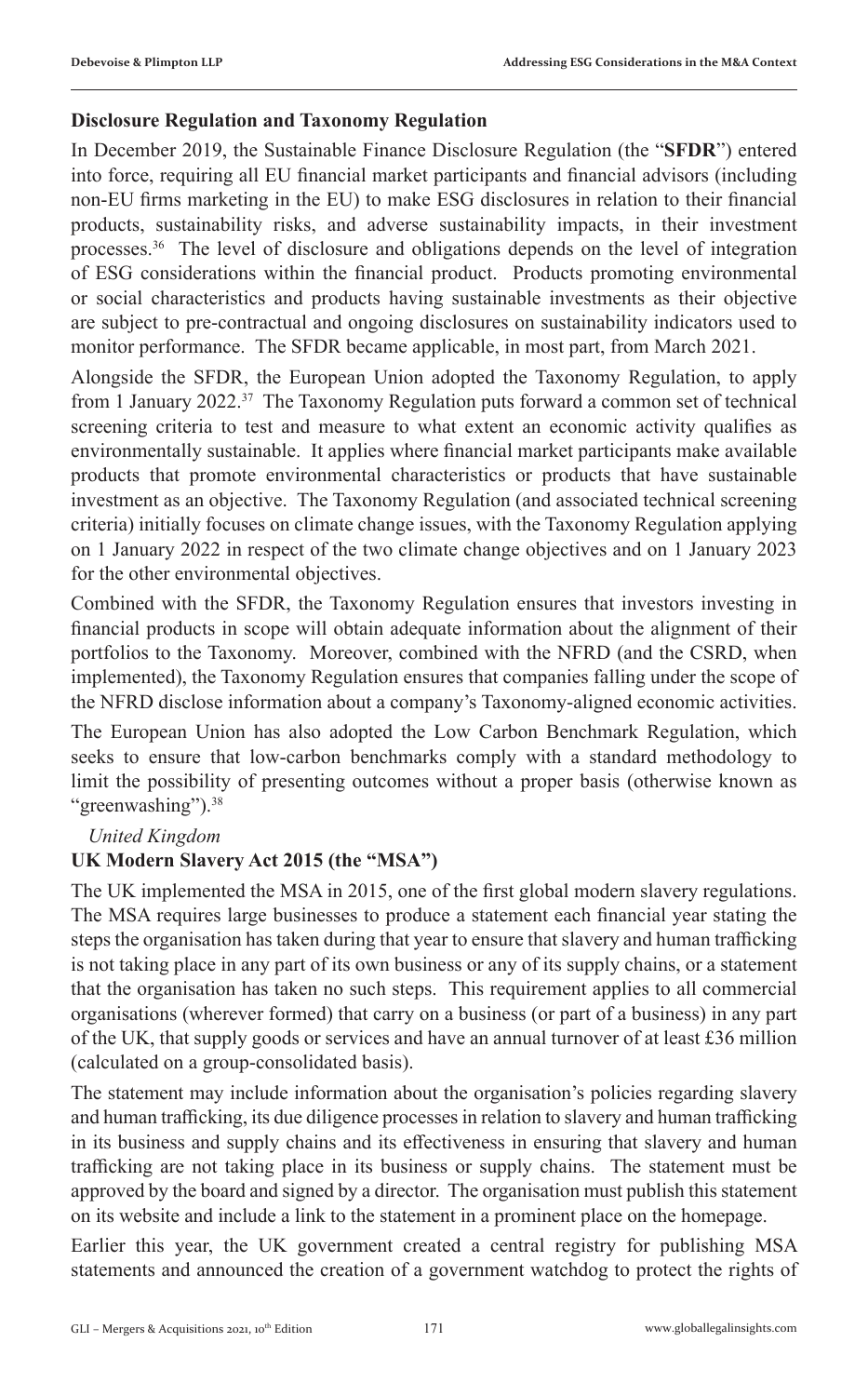UK workers. Additionally, a bill to amend the MSA to strengthen enforcing obligations under section 54 of the MSA is currently before the House of Lords.

#### **TFCD**

The UK is implementing legislation to make the voluntary disclosure framework under the TCFD mandatory for UK companies, UK asset managers and types of regulated investors, in each case subject to a size threshold. This will require entities in scope to publish detailed TCFD reports that cover their approach to climate risks (the impact of climate change) and opportunities (the transition to a lower-carbon economy) in terms of governance, strategy and risk management. Entities in scope will also need to collect and disclose data on carbon emissions and climate-related targets.

Premium-listed companies will publish TCFD reports for financial years beginning on or after 1 January 2021, and large UK occupational pension schemes will first need to publish information for scheme years ending on or after 1 October 2021. The UK proposes to make "large" UK private companies and LLPs in scope, potentially from financial years beginning on or after 6 April 2022. The Financial Conduct Authority proposes to apply TCFD reporting to asset managers at an entity and product (fund and segregated account) level initially from 1 January 2022.

#### *United States*

Historically, the SEC generally has taken a principles-based approach to ESG disclosure, focusing on materiality relative to each company's results. But the SEC recently released its spring 2021 rulemaking list, including several proposed regulations that would bolster ESG disclosure in the areas of climate change, board diversity, human capital management and cybersecurity risk governance.<sup>39</sup>

In parallel, on 16 June 2021, the U.S. House of Representatives passed legislation that would impose new ESG due diligence and disclosure requirements on publicly traded companies. H.R. 1187, the ESG Disclosure Simplification Act of 2021 (the "**ESG Disclosure Simplification Act**"), would require publicly traded companies to disclose their efforts to ensure that ESG standards are reflected in their operations, activities and supply chains based on metrics established by the SEC. The ESG Disclosure Simplification Act would also allow the SEC to incorporate any internationally-recognised, independent, multi-stakeholder ESG disclosure standards in defining ESG metrics and the disclosure process.

H.R. 1187 would also establish the Sustainable Finance Advisory Committee (the "**SFAC**"), a permanent body with no more than 20 members that would advise the SEC on ESG metrics, standards and disclosure, as well as sustainable finance issues more broadly. Section 4 of the Act would require that the SFAC submit to the SEC recommendations regarding which ESG metrics the SEC should require companies to disclose. Within 18 months after the SFAC's first meeting, the body would be required to issue a report that identifies challenges and opportunities for investors associated with sustainable finance and to recommend policy changes that facilitate the flow of capital towards environmentally sustainable investments.

The Act was drafted by the House Financial Services Committee. Since coming under Democratic control in 2019, the Committee has spearheaded a parcel of legislative initiatives focused on increasing accountability and social responsibility within the corporate sector. In championing the legislation, the Financial Services Committee noted that: (*i*) the SEC does not currently require companies to disclose information related to their ESG commitments or to adhere to standards for disclosing such information; (*ii*) investors have reported that voluntary disclosures of ESG metrics are inadequate; (*iii*) statutes and regulations requiring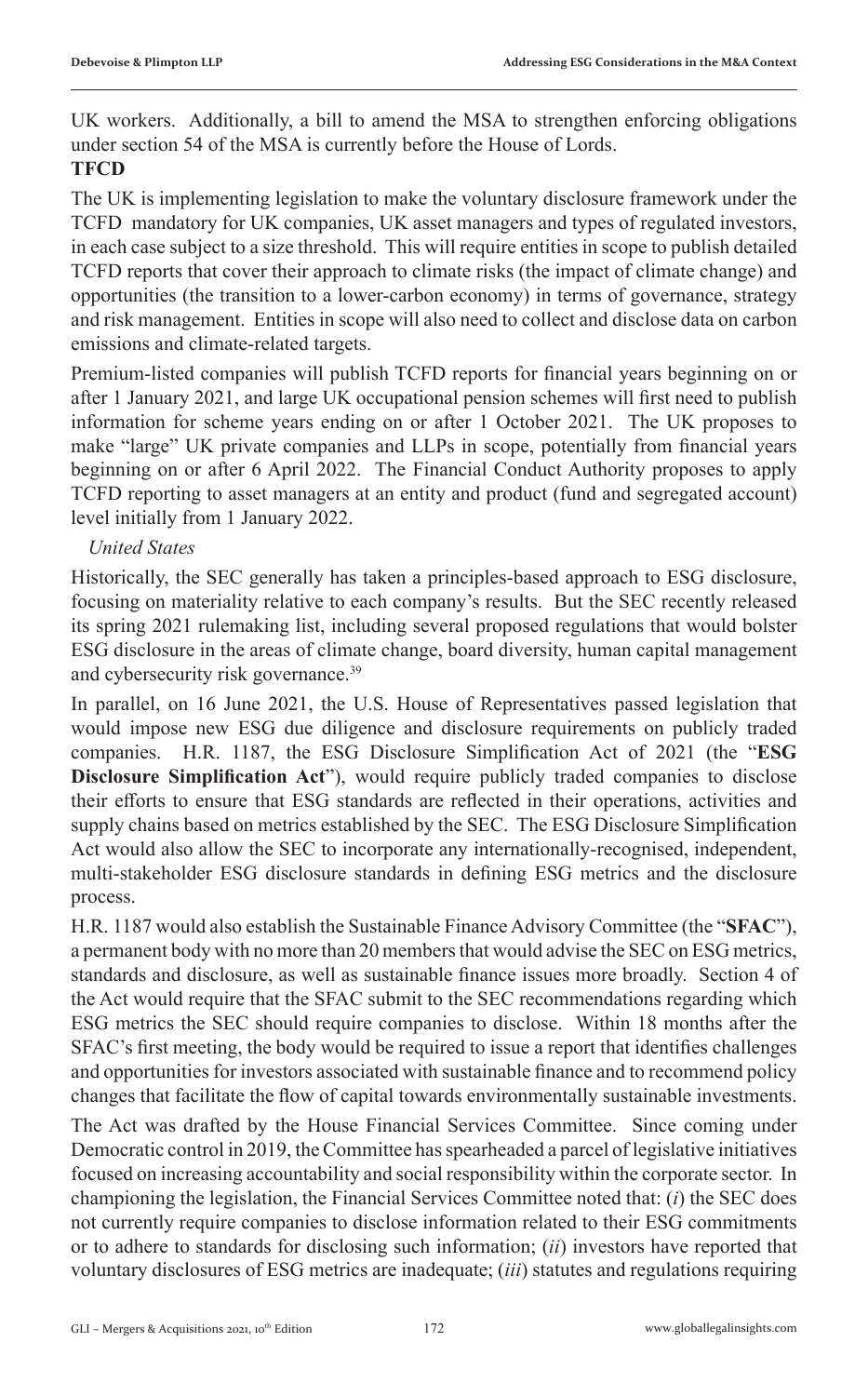reporting and standardisation of ESG disclosures are in the interest of investors; and (*iv*) ESG standards are "material to investors" such that the SEC is obligated to establish standards for disclosure of such matters.<sup>40</sup>

With or without the ESG Disclosure Simplification Act, SEC regulations on ESG disclosures are likely forthcoming. Then-Acting Chair Allison Lee directed the Division of Corporate Finance to "enhance its focus on climate-related disclosure in public company filings", with the ultimate aim of revising the Commission's 2010 Climate Change Guidance.<sup>41</sup> Towards that revision, the SEC has also solicited input from the public<sup>42</sup> and received over  $5,000$ comments.43 In March 2021, the SEC launched a Climate and ESG Task Force in the Enforcement Division with a mandate to "identify any material gaps or misstatements in issuers' disclosure of climate risks under existing rules";<sup>44</sup> the Division of Examinations also announced climate-related risks as one of its 2021 examination priorities.<sup>45</sup> On 7 July 2021, the SEC's Asset Management Advisory Committee adopted recommendations to the SEC regarding disclosures of material ESG matters by issuers and ESG investment product disclosures.46 Looking ahead, current SEC Chair Gary Gensler's agenda includes a commitment to expanding ESG disclosures.<sup>47</sup> The SEC is set to move forward in October  $2021$  with notices of proposed rulemaking on disclosures relating to climate-related risks<sup>48</sup> and board member diversity,<sup>49</sup> and in April 2022 regarding requirements for investment companies and advisors related to ESG claims and disclosures.<sup>50</sup>

#### **Benefits of robust ESG due diligence**

There have been claims that improved ESG performance can lower the cost of capital by 10%51 or by a more modest but still meaningful premium for green bonds (otherwise known as a "greenium") of up to 0.11 percentage points.<sup>52</sup> By contrast, the European Central Bank last year found that "green bonds do not consistently differ from similar conventional bonds either in terms of interest rates or liquidity", perhaps as a result of a lack of clear standards and accountability for targets (see below).

Evidence for positive ESG-related debt issuance can be seen in Germany's debut green government bond that has consistently traded at a premium in price relative to its conventional counterpart since it was issued in September 2020 – and that "greenium" has now risen to 0.05 percentage points. Similarly, a study by the Climate Bond Initiative found that the level of demand from investors was higher for green bonds and many were priced at more favourable borrowing costs.<sup>53</sup>

**Gains through the establishment of a level playing field**. The legal framework described in the section "ESG: Legislative and Judicial Action" above goes a significant way in ensuring that businesses are provided legal certainty and clarity, at both national and supra-national levels, in an area of the law that has often been filled with many, sometimes confusing, non-mandatory codes, principles and guidelines as to best practice.

**Gains from improved governance**. A study by the *Financial Times* Moral Money Forum found that a long-term approach to corporate governance could have a positive effect on corporate and financial performance and long-term productivity. Such effects are competitive advantages that could make companies more attractive to investors and successful in the long run.<sup>54</sup>

**Valuation gains.** One FactSet study<sup>55</sup> suggested that companies under the Ethibel Sustainability Index Europe and the MSCI Global Environment Index trade at about 12x the EV/EBITDA enterprise multiple, compared to 10x EV/EBITDA for the Stoxx Europe 600. A McKinsey survey of investment professionals suggested that the majority would be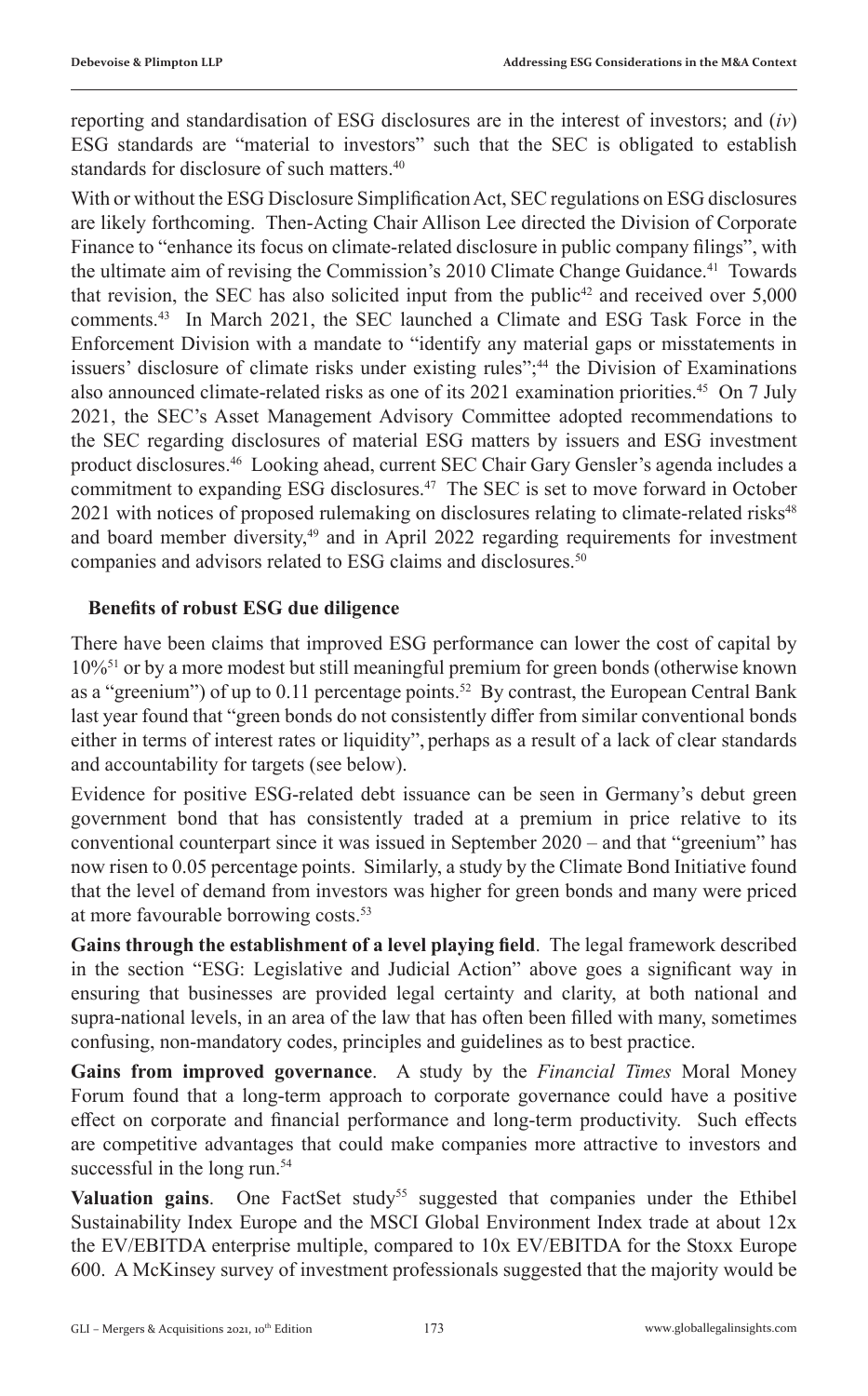willing to pay a premium of about 10% to acquire a company with a positive ESG profile compared to a negative one.<sup>56</sup> Similarly, a survey of private equity partners found that 54% had reduced a bid price after ESG due diligence, while 32% had increased the bid price.<sup>57</sup> Other surveys have cast doubt on the extent to which market participants might in fact be willing to pay a premium for acceptable ESG performance, but suggest that the vast majority have reduced the valuation of an acquisition target or abandoned a deal because of poor performance on ESG factors.<sup>58</sup>

**Financial incentives and disincentives**. There have also been a number of recent efforts to link ESG performance with financial incentives (or disincentives). Some recent highprofile examples include:

- **BlackRock's** \$4.4 billion lending facility linking borrowing costs to staff diversity targets.<sup>59</sup>
- **WSP Global's** \$1.2 billion syndicated revolving credit facility with borrowing costs linked to greenhouse gas emissions, "green revenues" and the proportion of women in management positions.<sup>60</sup>
- **Enerplus's** \$900 million bank credit facility where borrowing costs vary by plus or minus five basis points according to performance against targets on greenhouse gas emissions, water management and health and safety.<sup>61</sup>
- **Gibson Energy's** \$750 million revolving credit facility with borrowing costs linked to the diversity of its board and workforce.
- **Bridgestone's** \$1.1 billion credit facility with an interest rate based on its ESG risk rating as determined by independent ratings providers Sustainalytics and FTSE Russell.

#### **ESG metrics**

When conducting ESG due diligence in an M&A context, it is important to understand how the buyer intends to account for and potentially disclose ESG information. For example, diligence conducted for an impact-focused fund will likely serve as the baseline from which the fund will measure and report ESG changes during its period of ownership. Similarly, a social impact fund aimed at improving financial inclusion will want to know the number of "unbanked" people currently served by a target company so that it can measure the shift in access to financial services during the life of its investment.

As another example, a large public company that reports on ESG matters under the Sustainability Accounts Standards Board (the "**SASB**") standard will want to understand the *pro forma* effect of a potential acquisition on its ESG reporting. This is no different in concept to understanding the accounting framework used by the buyer when conducting accounting and financial due diligence.

As discussed above, some regulators have mandated ESG-related reporting on specific matters, such as supply chain or climate risks. Beyond those legally mandated, various systems of ESG reporting standards have arisen over the last few years. Notable examples are the SASB and the Global Reporting Initiative (the "**GRI**"). SASB's set of 77 Industry Standards identifies "the minimal set of financially material sustainability topics and their associated metrics for the typical company by an industry".<sup>62</sup> The GRI Standards are divided by topic: the three universal Standards are used by every organisation that prepares a sustainability report; and the remainder are chosen by an organisation from topic-specific Standards.<sup>63</sup>

Efforts are currently underway to harmonise these standards to allow better direct comparisons of ESG reporting (see for example the discussion above regarding the Taxonomy Regulations).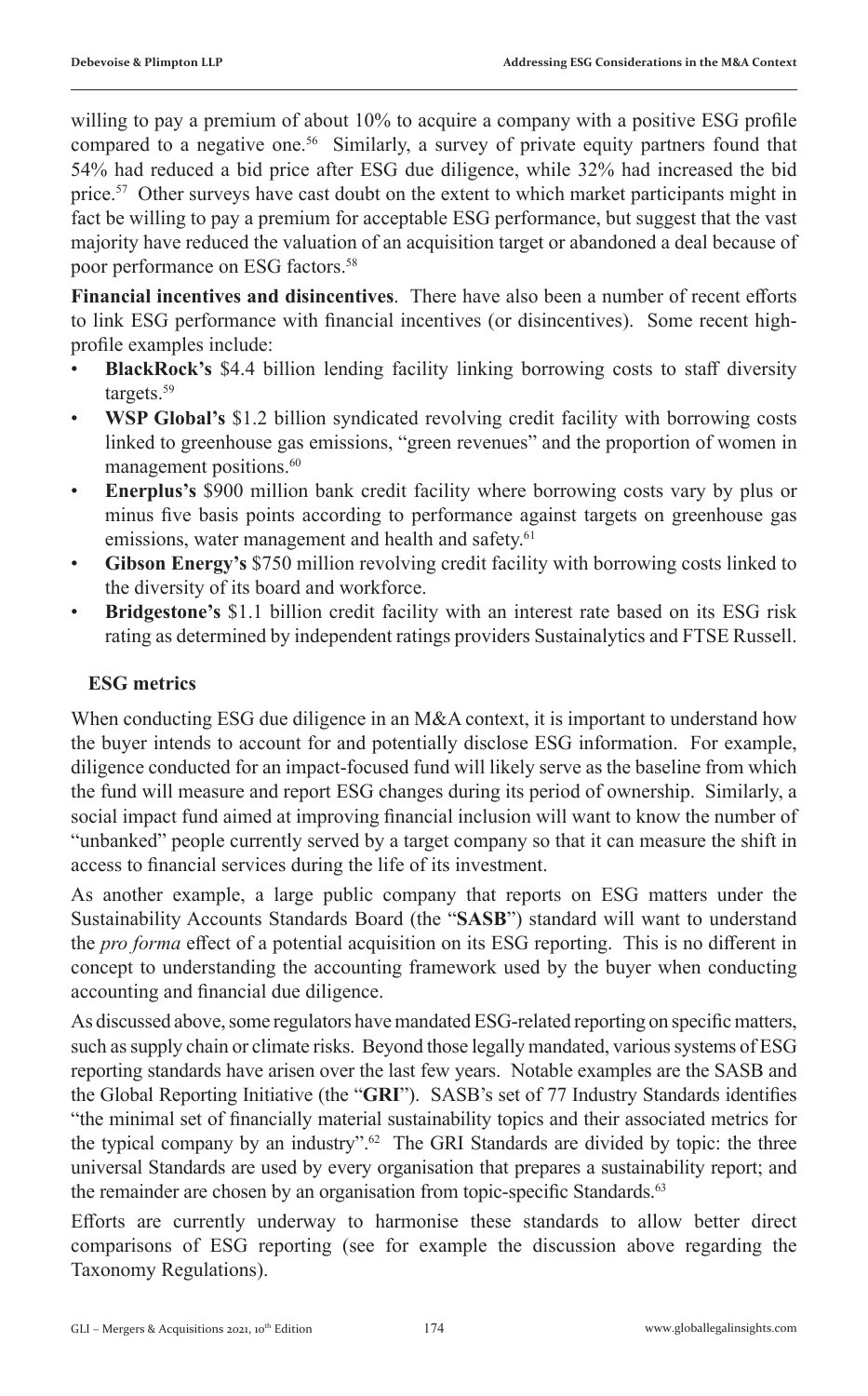#### **Final thoughts**

ESG due diligence can prove instrumental in evaluating both the value and appropriateness of a particular transaction. Especially given unavoidable resource and other constraints in the M&A context, successful execution of such due diligence requires carefully identifying and assessing the key ESG exposures and related mitigation efforts. In this regard, the ever-increasing legal requirements around ESG due diligence should help level the playing field among businesses as the momentum shifts from voluntary due diligence and self-regulation towards mandatory diligence and disclosure along the lines discussed above. As the ESG landscape continues to evolve, there are significant opportunities for businesses to reap the rewards of more stringent due diligence, including through gains in valuations, improvements in governance and in value chains, and incentive-based dealmaking.

\* \* \*

#### **Endnotes**

- 1. Responsible Business Conduct Working Group, Presentation and Discussion with Commissioner for Justice Didier Reynders on Due Diligence Study (29 April 2020), available at https://vimeo.com/413525229.
- 2. European Parliament, Report A9-0018/2021, Report with Recommendations to the Commission on Corporate Due Diligence and Corporate Responsibility, available at https://www.europarl.europa.eu/doceo/document/TA-9-2021-0073\_EN.html.
- 3. *Ibid.*
- 4. *Ibid.*
- 5. European Parliament, Resolution of 10 March 2021 with Recommendations to the Commission on Corporate Due Diligence and Corporate Accountability, para. 9, 2020/2129(INL), available at https://www.europarl.europa.eu/doceo/document/A-9- 2021-0018\_EN.html.
- 6. *Ibid.*
- 7. *Ibid.*
- 8. *Ibid.*
- 9. *Ibid.*
- 10. British Institute of International Comparative Law, BIICL and PRI Workshop on Human Rights in Private Equity, p.3, (June 2017), available at https://www.unpri.org/ download?ac=3989.
- 11. *Ibid.*
- 12. *Ibid.*
- 13. French Corporate Human Rights and Environmental Due Diligence Legislation (29 March 2017), available at https://www.debevoise.com/insights/publications/2017/03/ french-corporate-human-rights.
- 14. Chain Reaction Research, Casino Group's Legal and Financial Risks Accelerate Due to Deforestation in Brazilian Beef Supply Chain (24 September 2020), available at https:// chainreactionresearch.com/report/casino-groups-legal-and-financial-risks-acceleratedue-to-deforestation-in-brazilian-beef-supply-chain.
- 15. Germany: Mandatory Human Rights Due Diligence (30 April 2021), available at https://www.debevoise.com/insights/publications/2021/04/germany-mandatoryhuman-rights-due-diligence.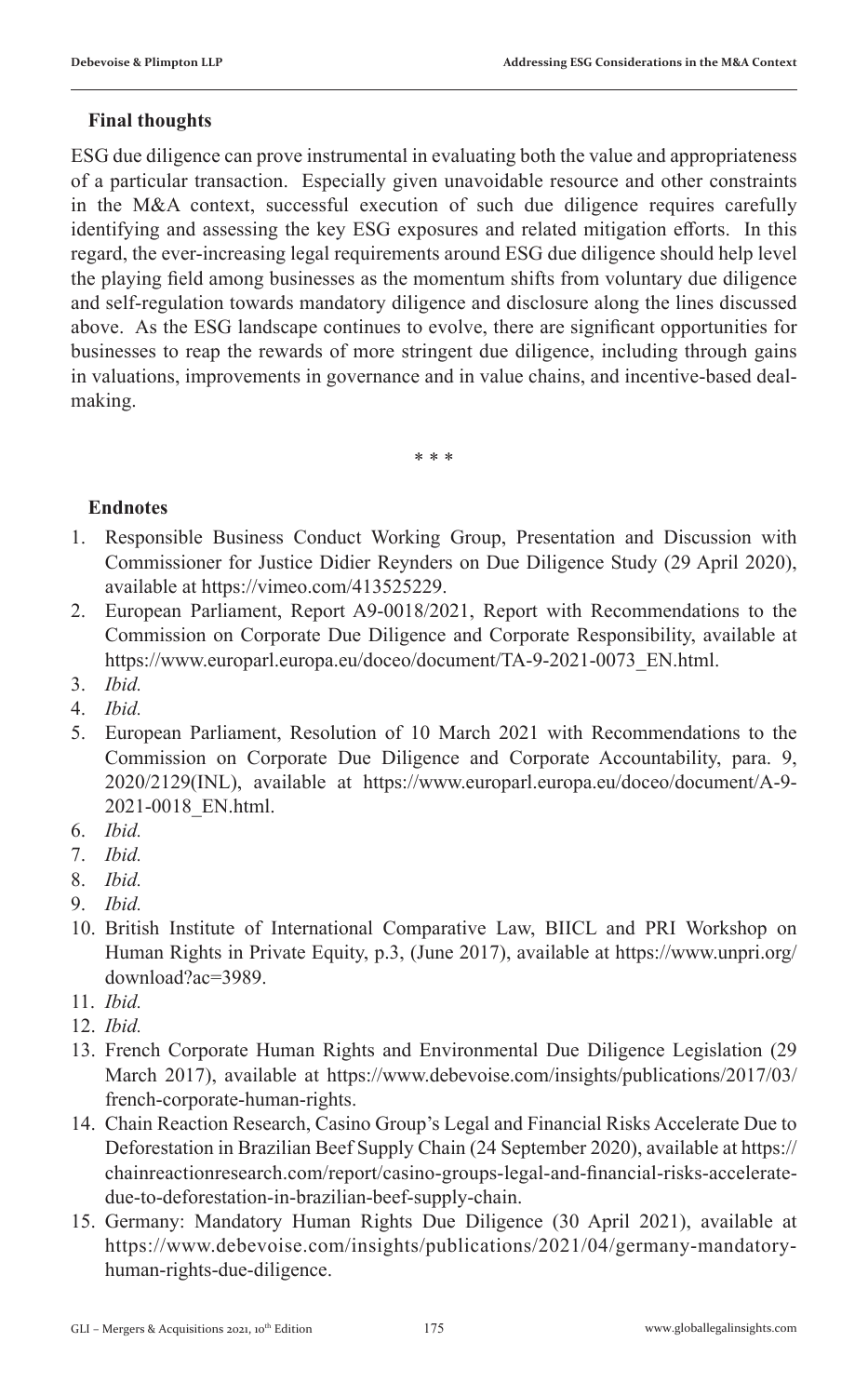- 16. Responsible Business Conduct Round-Up: NL, DE and EU Developments (7 April 2021), available at https://www.amfori.org/news/responsible-business-conduct-roundnl-de-and-eu-developments.
- 17. OECD, OECD Due Diligence Guidance for Responsible Business Conduct (2018), available at https://mneguidelines.oecd.org/OECD-Due-Diligence-Guidance-for-Responsible-Business-Conduct.pdf.
- 18. *Ibid.*
- 19. DEFRA Press Office, Environment Bill Returns to Parliament (26 May 2021), available at (https://deframedia.blog.gov.uk/2021/05/26/environment-bill-returns-toparliament.
- 20. SEC, Spotlight: Section 1502 Specialised Disclosures, available at https://www.sec. gov/spotlight/dodd-frank-section.shtml#1502.
- 21. SEC, Disclosing the Use of Conflict Minerals (14 March 2017), available at https:// www.sec.gov/opa/Article/2012-2012-163htm---related-materials.html.
- 22. *Ibid.*
- 23. *Ibid.*
- 24. *Ibid.*
- 25. *Ibid.*
- 26. Know The Chain, Five Years of the California Transparency in Supply Chains Act (30 September 2015), available at https://knowthechain.org/wp-content/uploads/2015/10/ KnowTheChain\_InsightsBrief\_093015.pdf.
- 27. Cal. Civ. § 1714.43(a)(1), available at https://oag.ca.gov/sites/all/files/agweb/pdfs/ cybersafety/sb\_657\_bill\_ch556.pdf.
- 28. Cal. Civ. § 1714.43(c).
- 29. Cal. Civ. § 1714.43(b).
- 30. Cal. SB 657, §2(i).
- 31. Cal. Civ. §1714.43(d).
- 32. JD Supra, California Transparency in Supply Chains Act: What Manufacturers Need to Know (7 May 2018), available at https://www.jdsupra.com/legalnews/californiatransparency-in-supply-86636.
- 33. Directive 2014/95/EU of the European Parliament and of the Council (22 October 2014), available at https://eur-lex.europa.eu/legal-content/EN/TXT/?uri=CELEX%3A 32014L0095.
- 34. European Parliament, Implementation Appraisal Briefing: Non-Financial Reporting Directive (January 2021), available at https://www.europarl.europa.eu/RegData/etudes/ BRIE/2021/654213/EPRS\_BRI(2021)654213\_EN.pdf.
- 35. Proposal for a Directive of the European Parliament and of the Council amending Directive 2013/34/EU, Directive 2004/109/EC, Directive 2006/43/EC and Regulation (EU) 537/2014, as regards Corporate Sustainability Reporting.
- 36. Regulation (EU) 2019/2088 on Sustainability‐Related Disclosures in the Financial Services Sector.
- 37. Regulation (EU) 2020/852 on the Establishment of a Framework to Facilitate Sustainable Investment and Amending Regulation (EU) 2019/2088.
- 38. Regulation (EU) 2019/2089 amending Regulation (EU) 2016/1011 as regards EU Climate Transition Benchmarks, EU Paris-Aligned Benchmarks and Sustainability-Related Disclosures for Benchmarks.
- 39. SEC Press Release, SEC Announces Annual Regulatory Agenda (11 June 2021), available at https://www.sec.gov/news/press-release/2021-99.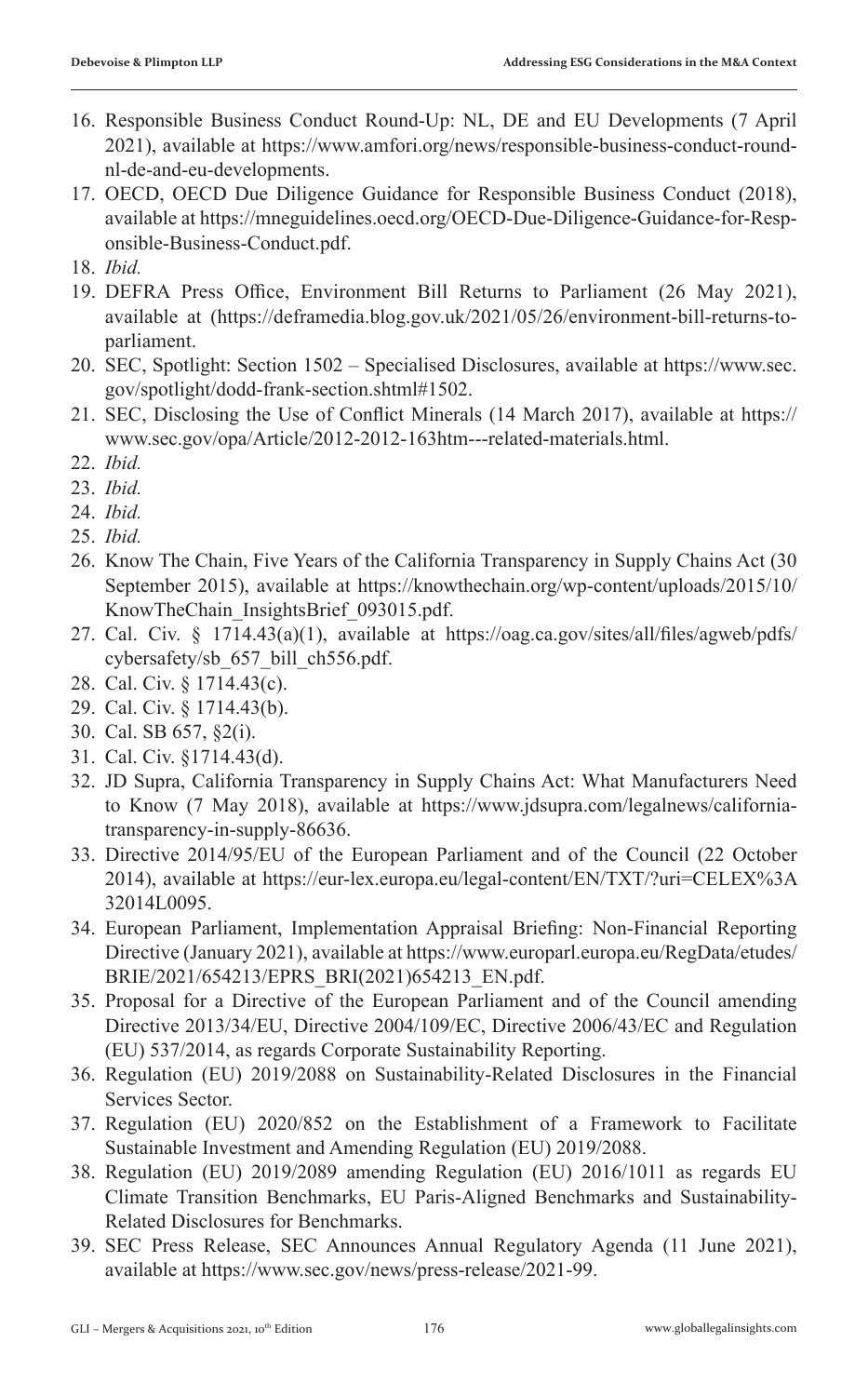- 40. JD Supra, Congress a Step Closer to Making Corporate ESG Disclosure Mandatory (24 June 2021), available at https://www.jdsupra.com/legalnews/congress-a-step-closer-tomaking-8725752.
- 41. SEC, Statement on the Review of Climate-Related Disclosure (24 February 2021), available at https://www.sec.gov/news/public-statement/lee-statement-review-climaterelated-disclosure.
- 42. SEC, Public Input Welcomed on Climate Change Disclosures (15 March 2021), available at https://www.sec.gov/news/public-statement/lee-climate-change-disclosures.
- 43. https://www.sec.gov/comments/climate-disclosure/cll12.htm.
- 44. SEC, SEC Announces Enforcement Task Force Focused on Climate and ESG Issues (4 March 2021), available at https://www.sec.gov/news/press-release/2021-42.
- 45. SEC, SEC Division of Examinations Announces 2021 Examination Priorities (3 March 2021), available at https://www.sec.gov/news/press-release/2021-39.
- 46. SEC, Recommendations for ESG (7 July 2021), available at https://www.sec.gov/files/ amac-recommendations-esg-subcommittee-070721.pdf.
- 47. SEC, Testimony Before the Subcommittee on Financial Services and General Government, U.S. House Appropriations Committee (26 May 2021), available at https://www.sec.gov/news/testimony/gensler-2021-05-26.
- 48. SEC, Climate Change Disclosure (Spring 2021), available at https://www.reginfo.gov/ public/do/eAgendaViewRule?pubId=202104&RIN=3235-AM87.
- 49. SEC, Corporate Board Diversity (Spring 2021), available at https://www.reginfo.gov/ public/do/eAgendaViewRule?pubId=202104&RIN=3235-AL91.
- 50. SEC, Rules Related to Investment Companies and Investment Advisers to Address Matters Relating to Environmental, Social and Governance (ESG) Factors, Including ESG Claims and Related Disclosures (Spring 2021), available at https://www.reginfo. gov/public/do/eAgendaViewRule?pubId=202104&RIN=3235-AM96.
- 51. McKinsey, Why ESG is Here to Stay (26 May 2020), available at https://www.mckinsey. com/business-functions/strategy-and-corporate-finance/our-insights/why-esg-is-hereto-stay#.
- 52. *The Wall Street Journal*, Why Going Green Saves Bond Borrowers Money (17 December 2020), available at https://www.wsj.com/articles/why-going-green-savesbond-borrowers-money-11608201002.
- 53. Climate Bonds Initiative, Sustainable Debt: Global State of the Market 2020, available at https://www.climatebonds.net/files/reports/cbi\_sd\_sotm\_2020\_04d.pdf.
- 54. *Financial Times*, Moral Money Forum: How to Take the Long-Term View in a Short-Term World (25 February 2021), available at https://static1.squarespace.com/ static/5d39b86b4c1e5c000178e981/t/6038df940a3b49051f3073af/1614339999975/ FTMoralMoneyForum\_TheLongTermViewInAShortTermWorld.pdf.
- 55. Quoted in M&A Review Europe Vol. 3 (2020), ESG and its growing importance within the M&A Process, available at https://ma-review.de/public-epaper/M\_A\_REVIEW\_ IPEM20uerst0z8/#0.
- 56. McKinsey, The ESG Premium: New Perspectives on Value and Performance (12 February 2020), available at https://www.mckinsey.com/business-functions/sustainability/ourinsights/the-esg-premium-new-perspectives-on-value-and-performance.
- 57. Capital Dynamics Study Based on Survey of General Partners, Responsible Investment in Private Equity – A Key Component of Operational Value Creation (April 2017), available at https://www.capdyn.com/Customer-Content/www/news/PDFs/responsible-investmentin-private-equity-a-key-component-of-operational-value-creation\_-study.pdf.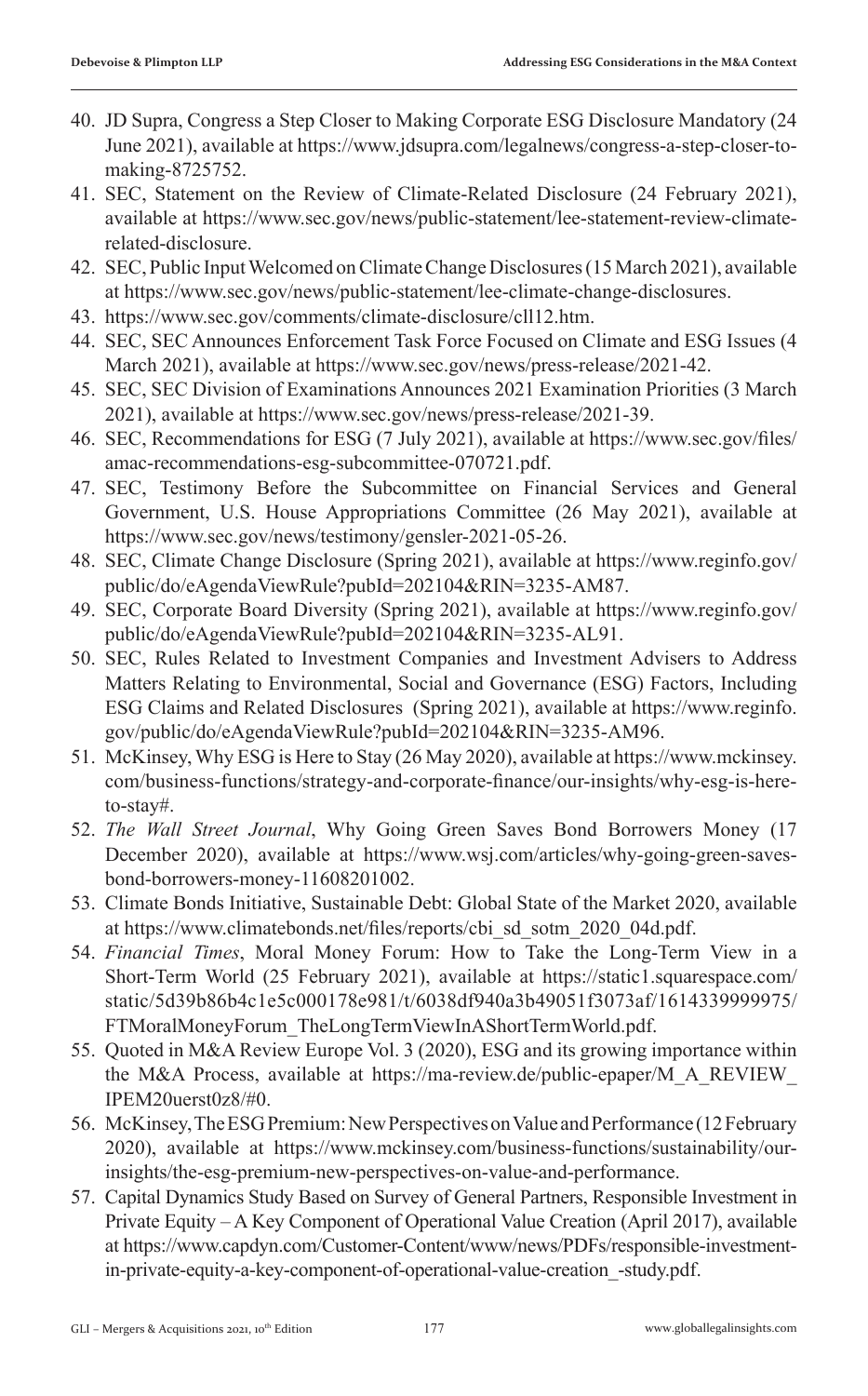- 58. PRI and PwC, The Integration of Environmental, Social and Governance Issues in Mergers and Acquisitions Transactions (December 2012), available at https://www.pwc. com/gx/en/sustainability/publications/assets/pwc-the-integration-of-environmentalsocial-and-governance-issues-in-mergers-and-acquisitions-transactions.pdf.
- 59. *The Wall Street Journal*, BlackRock Must Hit ESG Targets or Pay More to Borrow Money (7 April 2021), available at https://www.wsj.com/articles/blackrock-must-hitesg-targets-or-pay-more-to-borrow-money-11617769833.
- 60. *Forbes*, Scaling Corporate Sustainability: Innovations In Sustainability-Linked Loans At Brookfield Renewable Partners, International Seaways, WSP Global, And Neuberger Berman (17 February 2020), available at https://www.forbes. com/sites/bhaktimirchandani/2020/02/17/how-us-and-canadian-companies-arescaling-corporate-sustainability-recent-innovations-in-sustainability-linkedloans/?sh=12e41bc916a6.
- 61. Cision, Enerplus Transitions Bank Credit Facility to a US\$900 Million Sustainability-Linked Facility and Extends Maturity to 2025 (29 April 2021), available at https:// www.newswire.ca/news-releases/enerplus-transitions-bank-credit-facility-to-a-us-900-million-sustainability-linked-facility-and-extends-maturity-to-2025-836734263. html.
- 62. Value Reporting Foundation, Standards Overview, available at https://www.sasb.org/ standards.
- 63. Global Reporting Initiative, How to Use the GRI Standards, available at https:// globalreporting.org/how-to-use-the-gri-standards/gri-standards-english-language.

#### **Acknowledgments**

The authors would like to thank the contributions of international counsel Jin-Hyuk Jang, Philippe Tengelmann, and John Young, associates Isabelle Glimcher, Christina Heil, Roseanne Lariven, Merryl Lawry-White, and Nikhil Subbiah, and trainee associates Andrew Burnett and Diana Moise.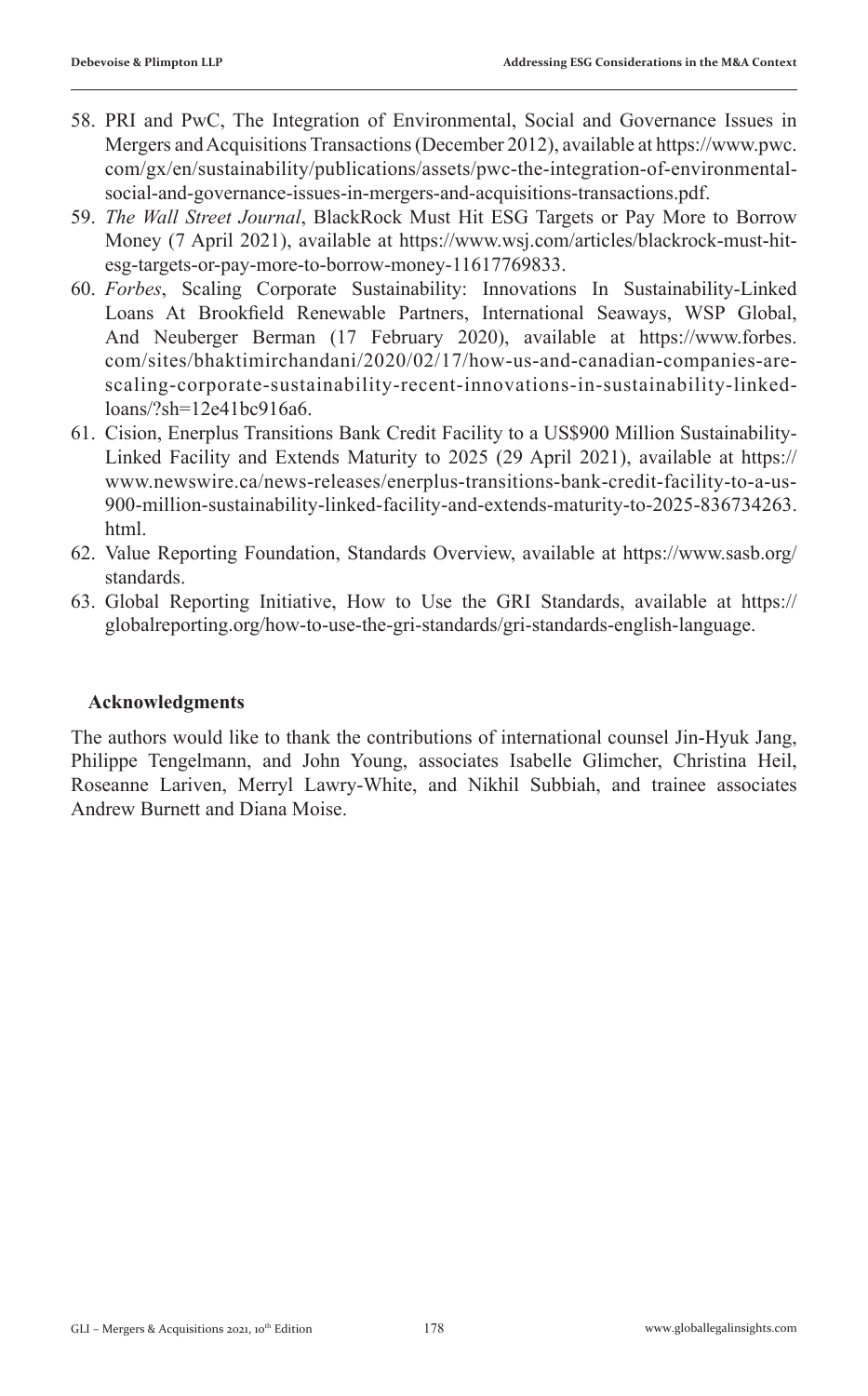

#### **Geoffrey P. Burgess**

#### **Tel: +44 20 7786 9075 / Email: gpburgess@debevoise.com**

Geoffrey Burgess is a corporate partner in the London office of Debevoise & Plimpton. He has a broad international practice in Europe (including Russia), Africa and India, with particular focus in the private equity, TMT, healthcare and aviation industries.

Mr. Burgess co-leads the India and Africa practice groups at Debevoise and is also a leader in the firm's Alternative Assets Transactions and Liquidity Solutions Group, with a focus on GP replacement projects. He currently serves as Co-Chair of The African Private Equity and Venture Capital Association (the "**AVCA**") Legal and Regulatory Committee.



#### **Andrew M. Levine**

#### **Tel: +1 212 909 6069 / Email: amlevine@debevoise.com**

Andrew Levine is a litigation partner based in the New York office of Debevoise & Plimpton and a member of the firm's White Collar & Regulatory Defense Group. He regularly defends companies and individuals in criminal, civil and regulatory enforcement matters and has conducted countless internal investigations throughout the world. Mr. Levine serves as trusted advisor to numerous leading global companies, including on ESG matters, and regularly assists clients in conducting risk assessments, enhancing compliance programmes and mitigating risks presented by potential mergers, acquisitions and other transactions.



#### **Patricia Volhard**

#### **Tel: +44 20 7786 5505 / +49 69 2097 5150 / Email: pvolhard@debevoise.com**

Patricia Volhard is a partner in the Frankfurt and London offices of Debevoise & Plimpton and is a member of the firm's Private Equity and Funds/Investment Management Groups. Her practice focuses on advising private funds, including on the full range of European regulatory issues, and structuring funds for EU insurance companies and pension funds.

Ms. Volhard is one of Europe's leading private funds regulatory lawyers and has played a prominent role in the ongoing development of the area, in part through involvement in Invest Europe. She is the former Chair of its Tax, Legal & Regulatory Committee, as well as the current chair of its Financial Services/Regulatory Working Group. She is also a member of the Board of the BVK, the German private equity association, and heads its Legal Committee.

#### Debevoise & Plimpton LLP

919 Third Avenue, New York, NY 10022 Tel: +1 212 909 6000 / Fax: +1 212 909 6836 / www.debevoise.com